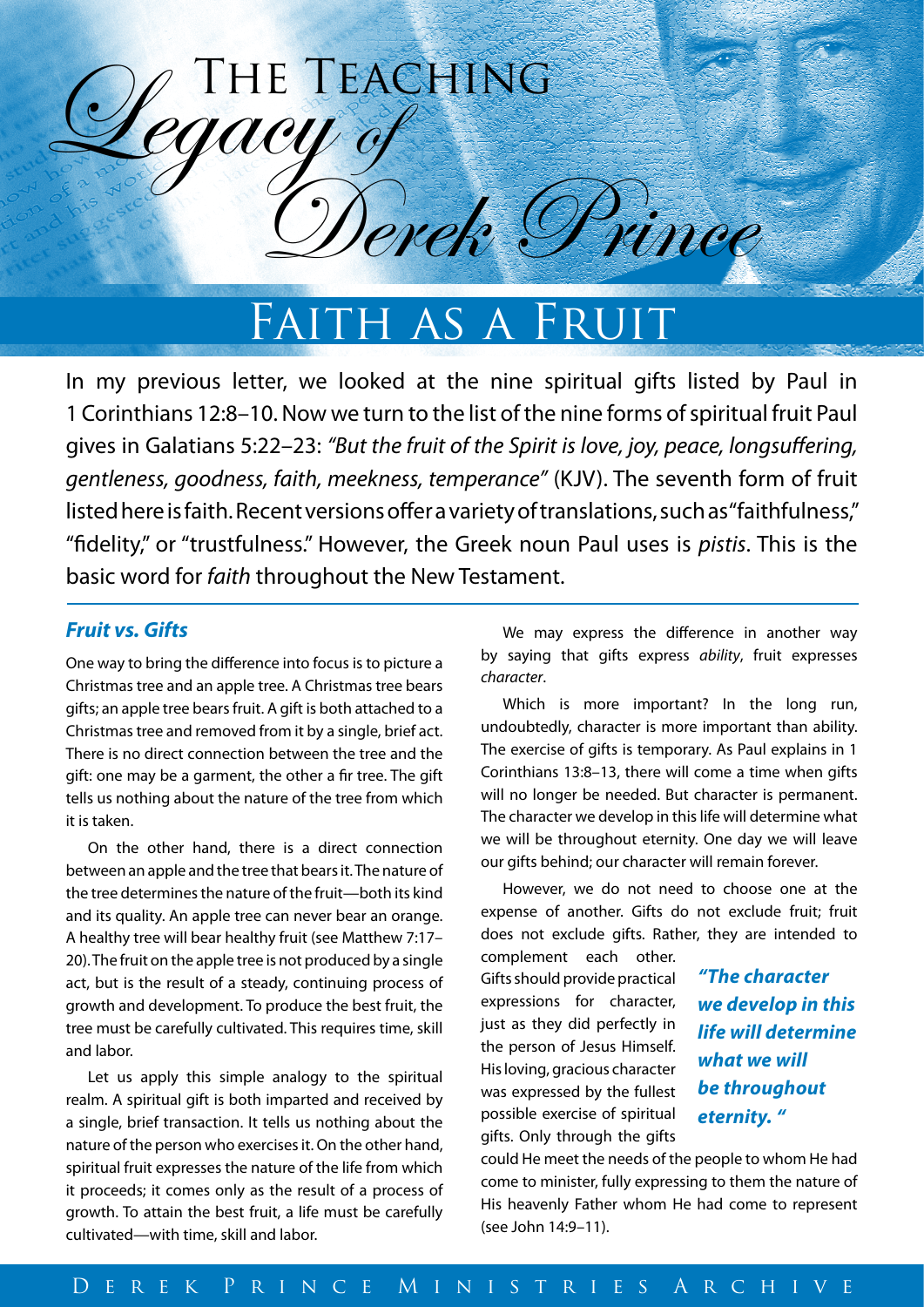We should seek to follow Christ's pattern. The more we develop the attributes that characterized Jesus love, concern, and compassion—the more we will need the same gifts He exercised in order to give practical expression to these attributes. The more fully we are

*"We must know for sure that our soul is safe in the Lord's hands. The key to this kind of trust is commitment."*  equipped with these gifts, the greater will be our ability to glorify God our Father, just as Jesus did.

Fruit, then, expresses character. When all nine forms of spiritual fruit are present and fully developed, they represent the totality of Christian character, each form of fruit

satisfying a specific need and each complementing the rest. Within this totality, the fruit of faith may be viewed from two aspects that correspond to two different but related uses of the Greek word *pistis*. The first is *trust*; the second is *trustworthiness*.

# *Faith as Trust*

The first aspect of faith as a fruit is trust. The Jerusalem Bible translates *pistis* as *"trustfulness."* Many times over, Jesus emphasized that one of the requirements for all who would enter the Kingdom of God is to become as little children (see Matthew 18:1–4; 19:13–14; Mark 10:13–16; Luke 18:15–17). There is probably no quality more distinctively characteristic of childhood than trustfulness. And yet, paradoxically, it is a quality that is seen at its perfection in the most mature men of God—men such as Abraham, Moses, David, and Paul. We may conclude, therefore, that the degree to which we cultivate trustfulness is a good measure of our spiritual maturity.

More fully, the fruit of faith—in this aspect—may be defined as a quiet, steady, unwavering trust in the goodness, wisdom and faithfulness of God. No matter what trials or seeming disasters may be encountered, the person who has cultivated this form of fruit remains calm and restful in the midst of it all. He has an unshakable confidence that God is still in complete control of every situation and that, in and through all circumstances, God is working out His own purpose of blessing for each one of His children.

The outward expression of this kind of trust is *stability*. This is beautifully pictured by David in Psalm 125:1: *"Those who trust in the LORD are like Mount Zion, which cannot be moved, but abides forever."* All earth's mountains may tremble and shake and even be totally removed—except for one. Zion can never be moved. God has chosen for His own dwelling place, and it alone will abide forever.

So it is with the believer who has learned to trust. Others all around him may give way to panic and confusion, but he remains calm and secure. *"His foundation is in the holy mountains"* (Psalm 87:1).

We must know for sure that our soul is safe in the Lord's hands. The key to this kind of trust is commitment. We first make a definite, personal commitment of our life to Jesus Christ. Then in the hour of testing—perhaps at the very threshold of eternity—we do not need to make any further commitment. We need only rest in the commitment we already made—one that included both life and death, time and eternity.

In Psalm 37:5 David says, *"Commit your way to the LORD, trust also in Him, and He shall bring it to pass."* More literally the verse says, "and He is doing it." Two things are here required of us. The first is an act, "commit." The second is an attitude, "trust." The act of commitment leads to the attitude of trust. So long as we continue in an attitude of trust, David assures us, God "is doing it."

Committing a matter to the Lord is like taking cash to the bank and depositing it in our account. Once we have received the teller's receipt for our deposit, we need no longer be concerned about the safety of our money. It is now the bank's responsibility. It is ironic that people who have no difficulty in trusting a bank to take care of their money find it much harder to trust God concerning some vital personal matter.

The example of the bank deposit illustrates an important factor in making a successful commitment. When we walk out of the bank, we carry an official receipt, indicating the date, the place, and the amount of our deposit. There are no uncertainties. We need to be equally specific concerning those things committed to God. We need to know, without a shadow of doubt, both what we have committed and when and where the commitment was made. We also need the Holy Spirit's official "receipt" acknowledging that God has accepted our commitment.

## *Trust Must Be Cultivated*

Trust is like all forms of fruit: it needs to be cultivated and it passes through various stages of development before it reaches full maturity. The words of David in Psalm 62 well illustrate the development of trust: "*He [God] only is my rock and my salvation, my stronghold; I shall not be greatly shaken"* (verse 2, NAS). But after making exactly the same declaration of trust in God, he says, *"I shall not*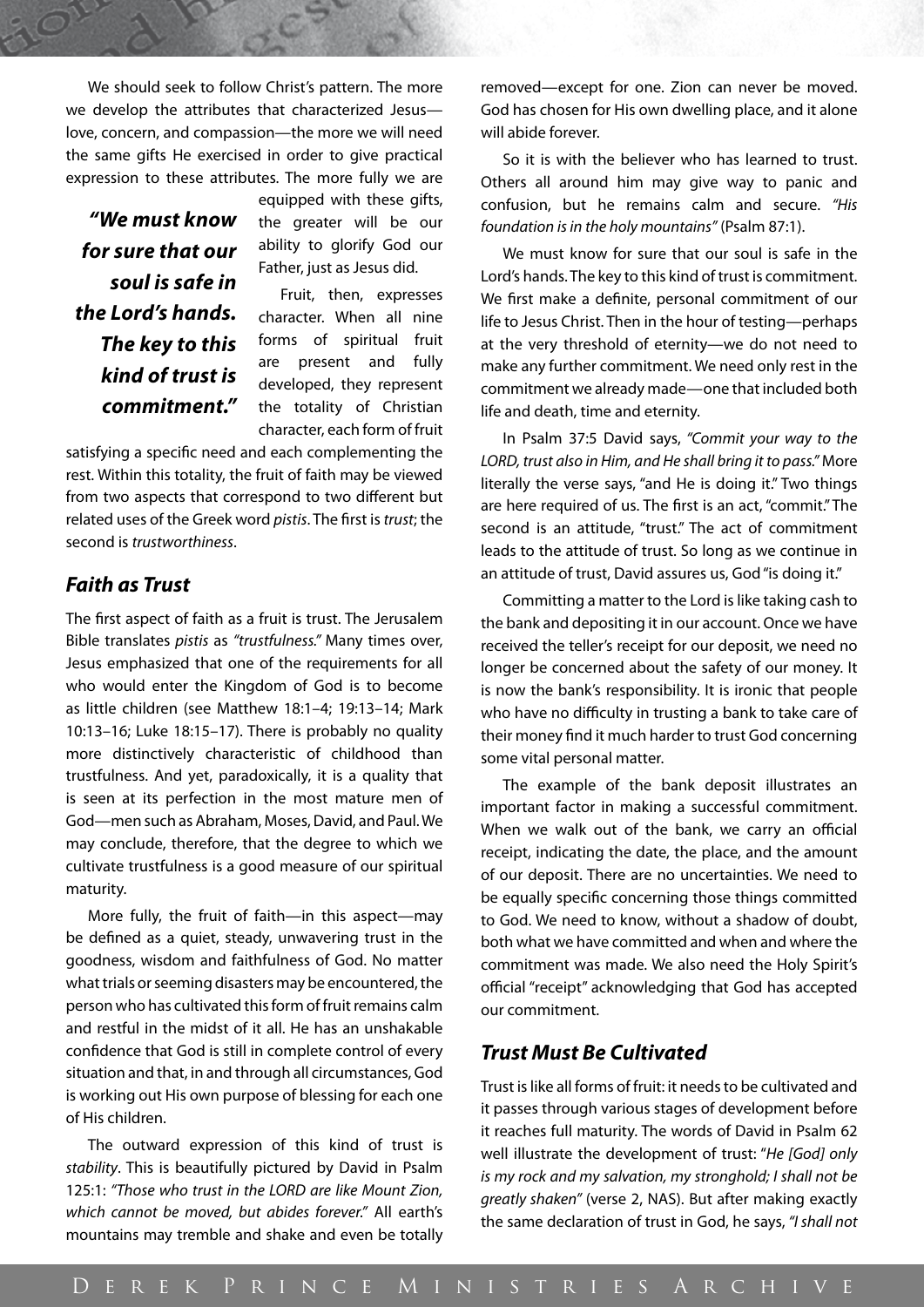*be shaken"* (verse 6, NAS). Between verses 2 and 6, David progressed from not being "greatly shaken" to not being "shaken" at all.

We need to be as honest about ourselves as David was. Before our trust has come to maturity, the best we can say is, "I shall not be greatly shaken!" At this stage, troubles and opposition will shake us, but they will not overthrow us. However, if we continue to cultivate our trust, we will come to the stage where we can say, "I shall not be shaken"—period! Nothing will any longer be able even to shake us—much less overthrow us.

Trust of this kind is in the realm of the spirit rather than the emotions. We may turn once more to the personal testimony of David for an illustration. He says to the Lord, "When I am afraid, I will put my trust in Thee" (Psalm 56:3 NAS). Here David recognizes two conflicting influences at work in himself simultaneously: trust and fear. Fear is superficial, in the emotions; trust is deeper down, in the spirit.

Mature trust is like a deep, strong river, making its irresistible way to the sea. At times, the winds of fear or doubt may blow contrary to the river's course and whip up foaming waves on its surface. But these winds and waves cannot change or hinder the deep, continuing flow of the waters below the surface, as they follow the path marked out for them by the river's bed to their predetermined end in the sea.

Trust in its full maturity is beautifully exemplified by the words of Paul in 2 Timothy 1:12: *"For this reason I also suffer these things, but I am not ashamed; for I know whom I have believed and I am convinced that He is able to guard what I have entrusted to Him until that day."* By all worldly standards, at this stage Paul was a failure. Some of his most influential friends and supporters had turned against him. Of all his close coworkers, only Luke remained with him. Demas had actually abandoned him and turned back to the world. Paul was infirm and aged, a manacled prisoner in a Roman jail, awaiting unjust trial and execution at the hands of a cruel, depraved despot. Yet his words ring with serene, unshakable confidence. Beyond the horizon of time he looks forward to an unclouded day—"that day" when the righteous Judge will award him "the crown of righteousness" (2 Timothy 4:8).

For Paul, as for David, trust was the outcome of an act of commitment. It is expressed in his own words: *"He is able to guard what I have entrusted to Him."* "Trusting" was the result of "entrusting." Years previously Paul had made an irrevocable commitment of himself to Christ. Subsequent trials and sufferings gradually brought forth an ever-deepening trust that had now come to its full

fruition in a Roman dungeon, its radiance all the brighter by contrast with its gloomy setting.

## *Faith as Trustworthiness*

We turn now to the second aspect of faith as a fruit: trustworthiness. Linguistically, trustworthiness is in fact the original meaning of *pistis*. In Arndt and Gingrich's standard lexicon of New Testament Greek, the first specific definition given of *pistis* is: "faithfulness, reliability." If we go back to the Old Testament, the same applies to the Hebrew word for faith, *emunah*. Its primary meaning is "faithfulness"; its secondary meaning is "faith." The verb from which it is derived gives us the word *Amen*—"So be it" or "Let it be confirmed."

Both meanings alike converge in the person and nature of God Himself. If we view faith as trust, its only ultimate basis is God's trustworthiness. If we view faith as trustworthiness, it is only through our trust that the Holy Spirit is able to impart to us God's trustworthiness. God Himself is both the beginning and the end of faith. His trustworthiness is the only basis for our trust: our trust in Him reproduces in us His trustworthiness.

Probably no attribute of God is more persistently emphasized throughout the Scriptures than His trustworthiness. In the Old Testament there is one special Hebrew word reserved for this attribute: *chesed*, which is variously translated "goodness," "kindness," "lovingkindness," or "mercy." However, none of these

translations fully expresses its meaning.

There are two distinctive features of God's *chesed*. First, it is the expression of God's free, unmerited grace. It goes beyond anything that man can ever deserve or demand as a right. Second, it is always based on a covenant that God voluntarily enters

*"Probably no attribute of God is more persistently emphasized throughout the Scriptures than His trustworthiness."*

into. We may combine these two features by saying that *chesed* is God's trustworthiness in fulfilling His covenant commitments, which go beyond anything that we can deserve or demand.

We thus find a close connection between three important Hebrew concepts: *emunah*, faith or faithfulness; *chesed*, God's trustworthiness; *berith*, a covenant. This is the recurrent theme of a series of verses in this psalm: